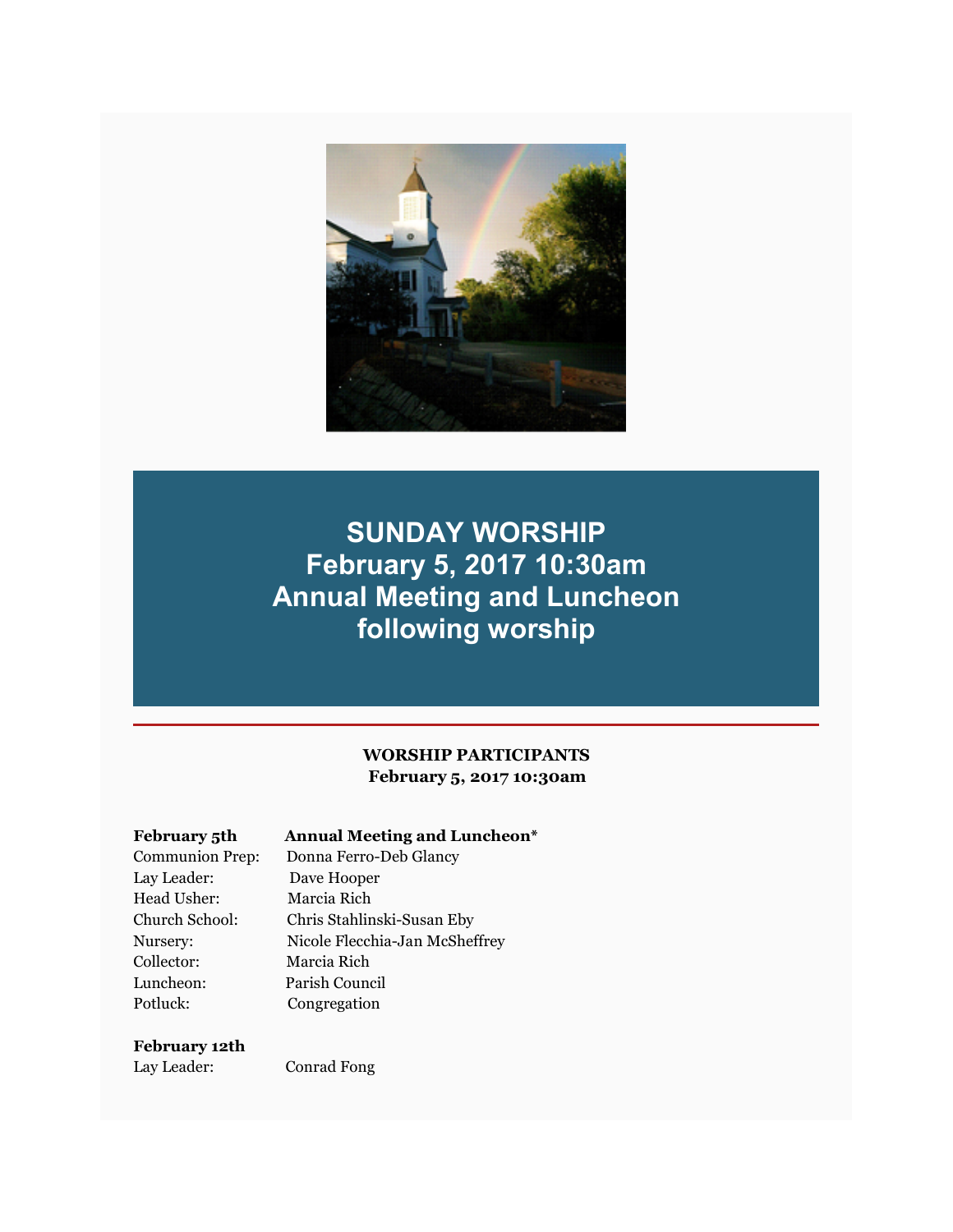Head Usher: Lucy Damiani School: Larainne-Deb Ursino Nursery: Nicole Flecchia-Paul Raymond Collector: Carol Downing Coffee Host: Barbara Moran-Nancy Davis Bakers: Barbara-Nancy-Jean Baker

\*If you can make something for our Potluck Luncheon on February 5th following our Annual Meeting RSVP we will add your name to the list.

Also parents please note there will be childcare covering the annual meeting!

# **UPCOMING EVENTS**

#### **COMING UP THIS WEEK**

**Tuesday January 31st** NO True North Pastor Hours **Wednesday February 1st** C4C 1:00pm Youth Choir 5:45pm Adult Choir 7:15pm **Thursday February 2nd** True North Pastor Hours 9-11am **Sunday February 5th** Communion-New Members Joining 10:30am Annual Meeting/Luncheon noon\* \*Childcare will be provided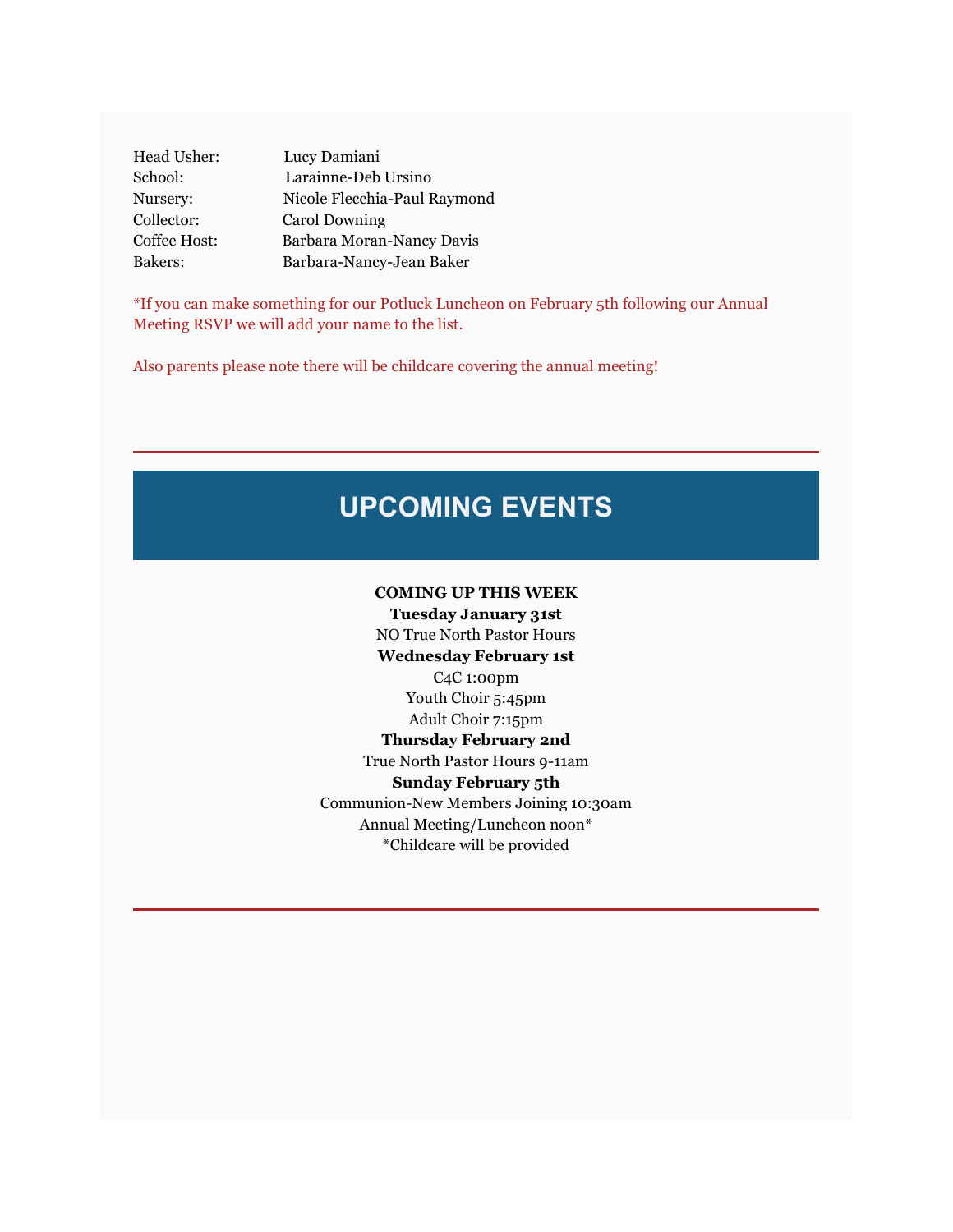

**NEW MEMBER INFORMATION!**

Our New Members Service will be joining on Sunday, February 5th, for those of you who are interested in joining the church.

#### **MOMENT OF REFLECTION**

During our stewardship campaign, do you love hearing people share about why they love the church? Well, good news! You are now going to hear those testimonies year-round, and you have an opportunity to share your own story. This year, we will hear one reflection on the 3rd Sunday of each month, about why the church is a priority in someone's life. *Thank you to Nancy Davis, as our first speaker, for sharing a wonderful moment of reflection!*

If you'd like to participate and share your story, please see the signup sheet at coffee hour to choose your month for next year. Please be in touch with Angela if you have any questions. Thank you!



#### **JAZZ AND CHOCOLATE FEBRUARY 11TH 7PM TICKETS \$15 PER PERSON!**

Join us for a night of Jazz and Chocolate with guest singer *Lydia Harrell* and her piano man *Steve Higgs!* We will enjoy some decadent deserts while tapping our toes to some great tunes!

If you are able to make a desert, please see the signup sheet at coffee hour (or just RSVP here and I can add your name to the list)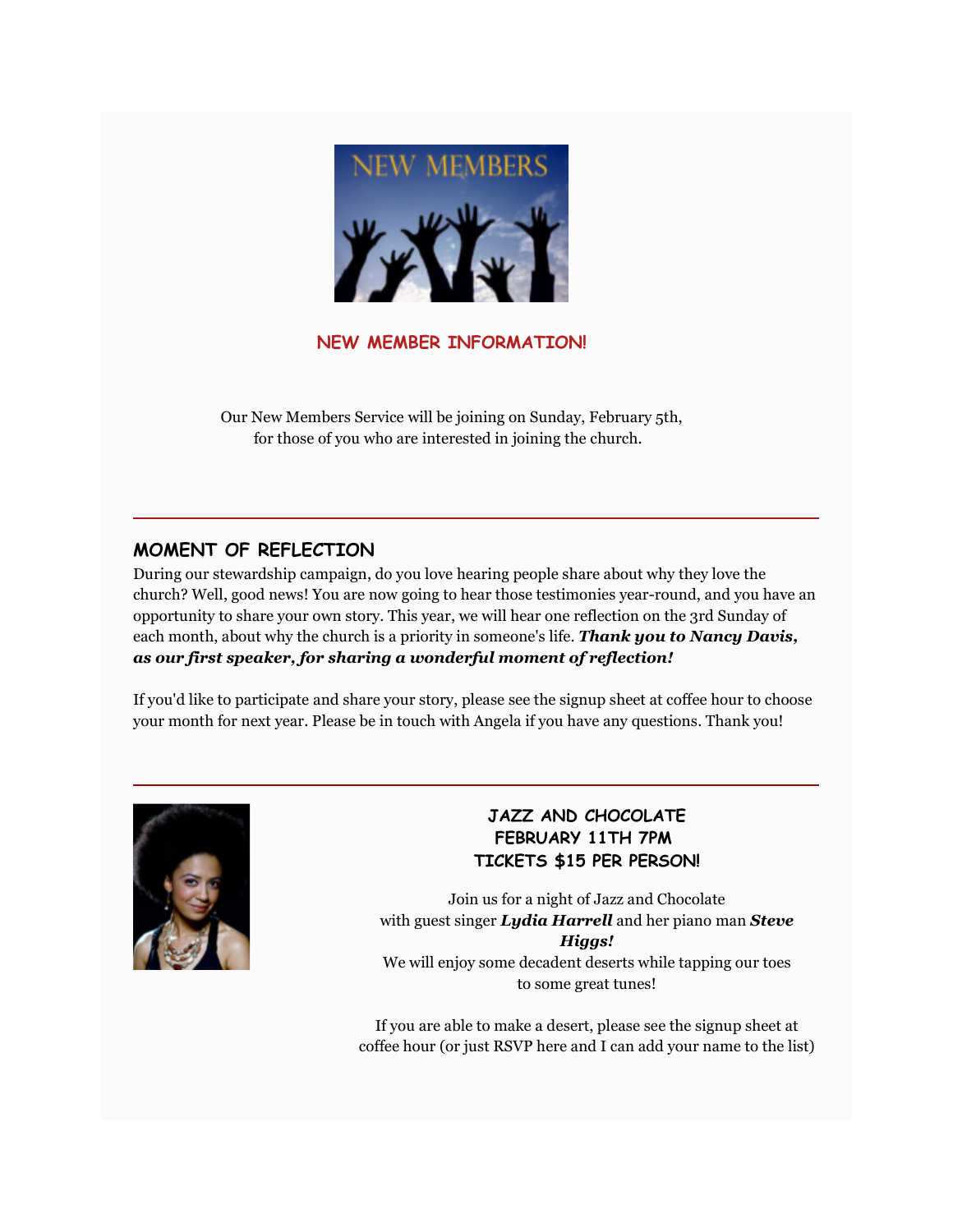Tickets are \$15 per person - See Deana at coffee hour or RSVP and we can hold them for you!

#### **SOCIAL JUSTICE MEETING**

Some Social justice issues are on the table at this time in our country. A group of us want to take action on some issues, so are forming an Action Committee to make sure our voices are heard.

If you are interested, we are meeting Thursday, February 2nd at 7-9PM at Janice Grace's 3 Arbor Court Burlington. If you would like to attend the meeting or be on the email list to get information, please contact Deb Raymond C: 857 373 9156 or email: angelfoods@msn.com

### **SPIRITUALLY SPEAKING!**

**The Link below will take you to the Spiritually Speaking episode that is airing on BCAT! Well Done! The link has been changed to this one below!**

https://www.youtube.com/watch?v=3YEvOekii9k



**FROM THE GREEN TEAM AT UCC!**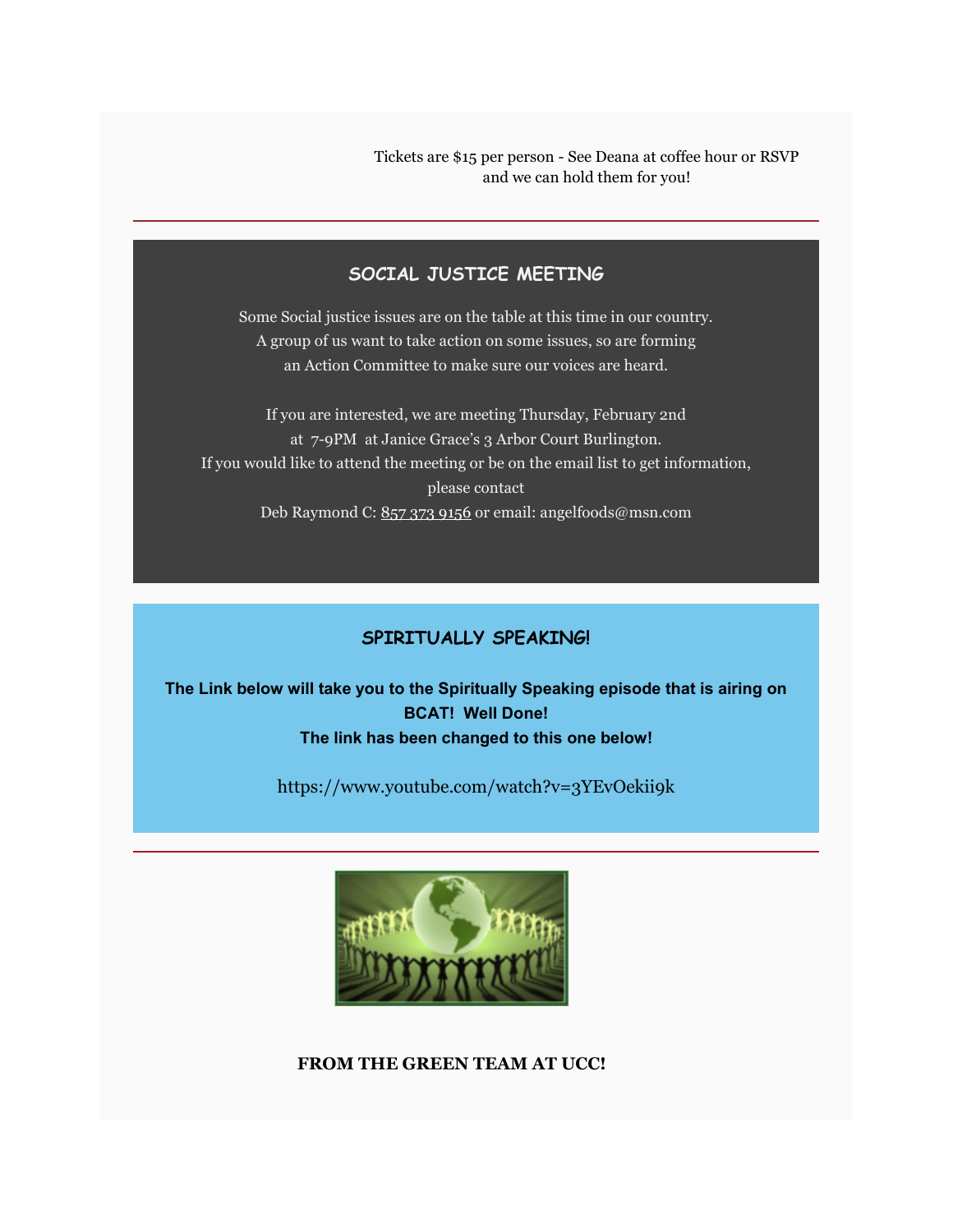Often safety and savings go hand-in-hand! Remember to clean the lint trap before EVERY load. This step can save you up to \$34 each year and reduces the top cause of dryer fires. masssave.org & nfpa.org



#### **SOLAR POWER FOR OUR CHURCH**

We are pleased to provide an update regarding our efforts to investigate the feasibility of having Solar panels installed. We have engaged (7) vendors of which (4) are interested, engaged and providing early proposals. The biggest issue we have is that the there is a lot of change in process regarding incentives. Lack of clarity for incentives may impact our plans as we will not be able to completely nail down the financials. In the meantime we will continue to engage the vendors, and compare technical and cost aspects of the proposals. We are also exploring all options regarding purchase, lease and some hybrids of both. We will continue to keep you updated as our process unfolds.

If you have any questions about this project, feel free to be in touch with Dave Ierardi who can be reached at david.ierardi@protonex.com.

If all goes well we hope we may have solar power by October 2017!

- Team Solar Light of Christ- (Team members - Angela, Arun, Chris S, Conrad, Dave I)

#### **TRUE NORTH PASTOR HOURS!**



*No True North - January 31*  Thursday, February 2 9-11am Tuesday, February 7 4-6pm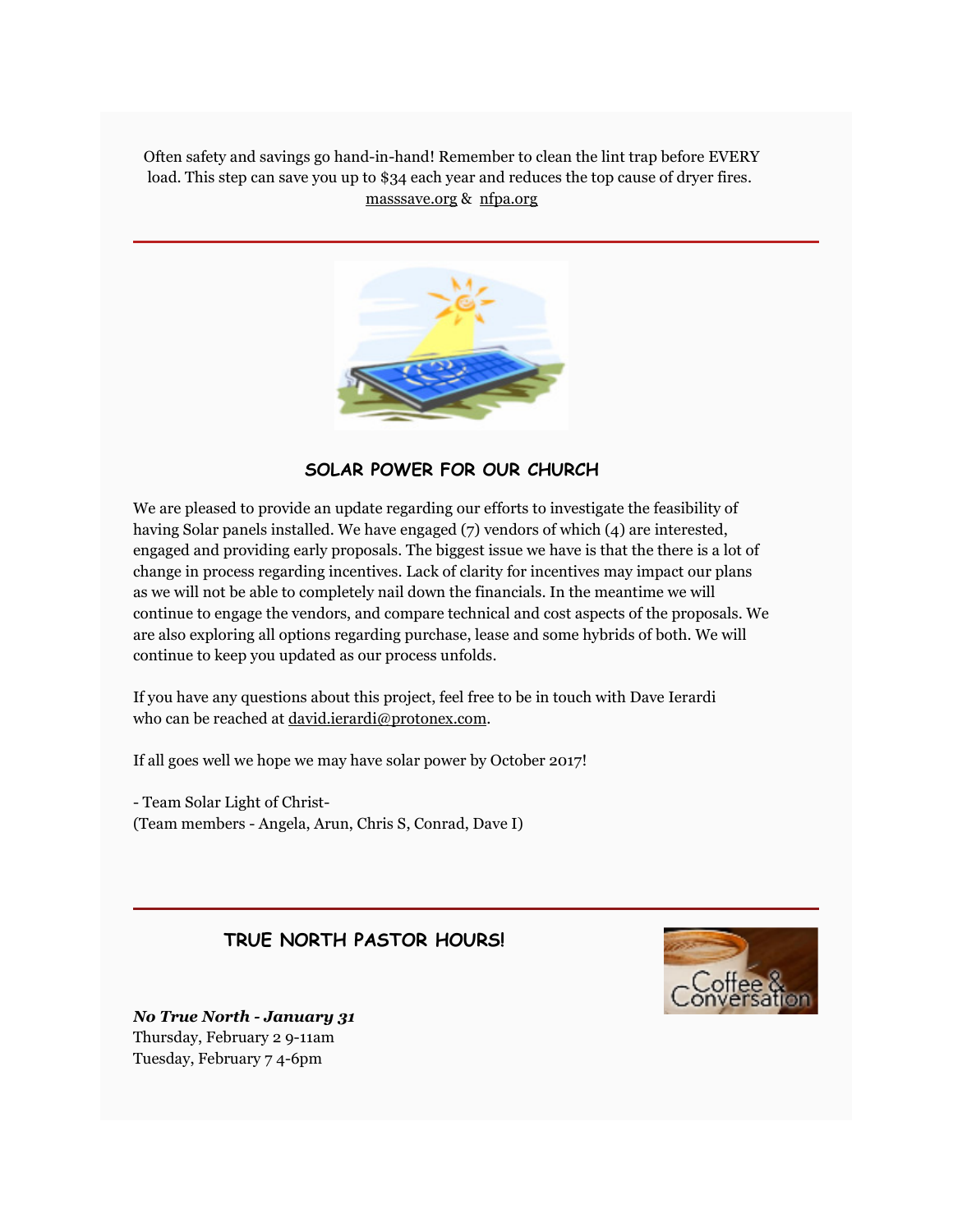Thursday, February 9 9-11am Tuesday, February 14 4-6pm Thursday, February 16 9-11am Tuesday, February 21 4-6pm Thursday, February 23 9-11am Tuesday, February 28 4-6pm

Come by for a cup of coffee and a good chat!

Please join Rev. Angela Wells at True North Coffee Shop, Cambridge Street, Burlington on the following days.



#### **ROSIE'S PLACE**

Thank you to those volunteers who traveled into Boston to help prepare, serve and cleanup for a luncheon for those ladies at Rosie's Place on January 4th. We also thank you for your toiletry donations. It is very much appreciated!

Next Date to volunteer is Saturday, May 6th!



Our permanent Nursery Caregiver position is open. All interested people over the age of 18 should contact Rev. Angela Wells at RevWells@uccburlington.org

We would like to thank Nicole Flecchia for stepping in on a temporary basis while our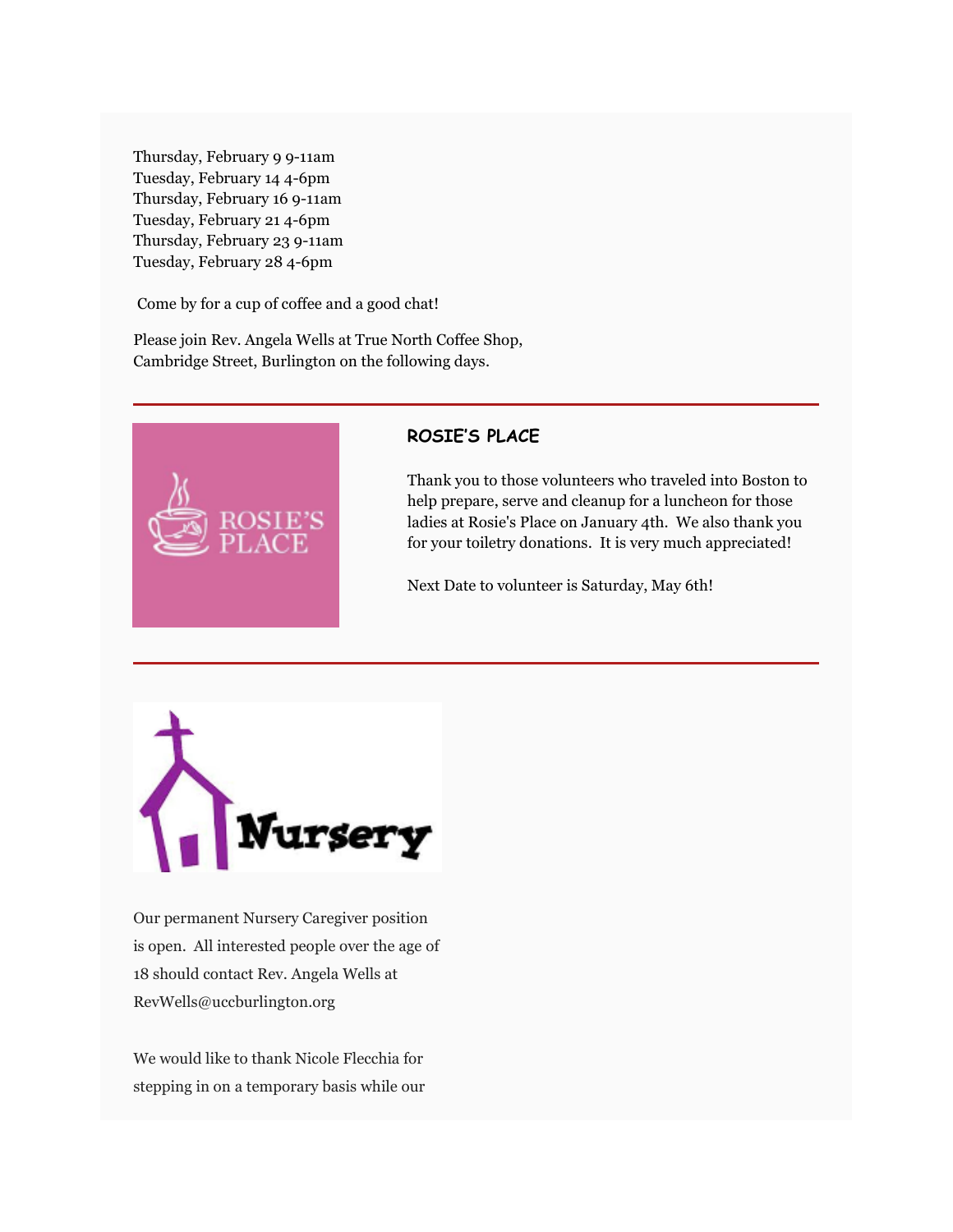search is on.



Once again we need volunteer teachers and assistants in the nursery and as Sunday School helpers!! Please contact Jan Costa at jancosta124@gmail.com or sign up on the sheets available during coffee hour if you are able to help out. The nursery and Sunday School program cannot effectively continue without volunteer help. Thanks to all who support these programs!!!

ryer Concerns

Janice Grace-test results for upcoming surgery Laura Nowell - surgery - doing well Anna Karwan's Mom Irene Larainne Wilson's dad Allen Sheri Wilson's nephew Tyler and her Mom Larainne and Sheri's Friend Alisa Safely Macone Deb Glancy's friend Mario Jan Blandino and her great grandson Brandon Contoni (only 6 and diagnosed with a rare cancer)